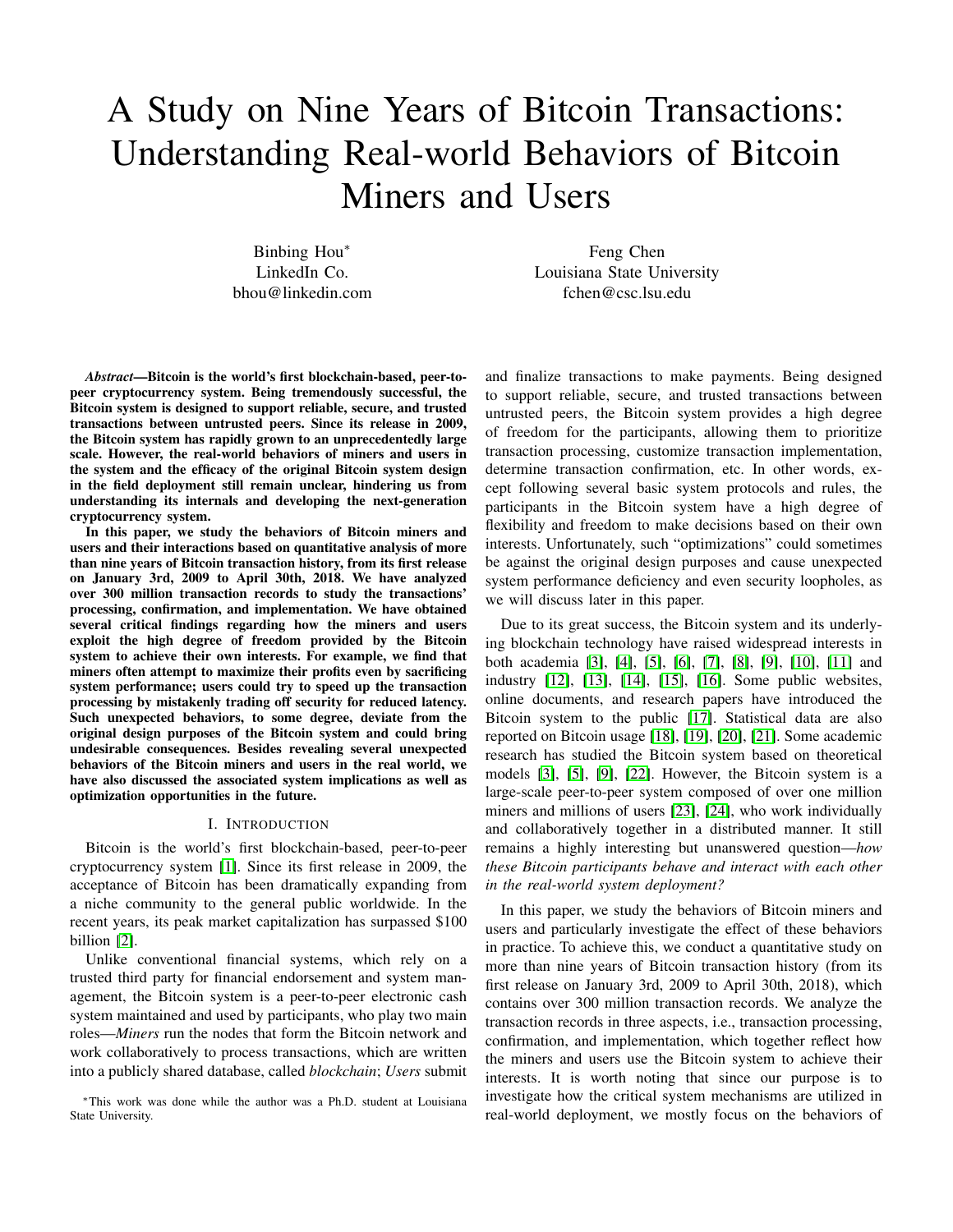miners and users observed from the system level via statistical analysis, rather than the behaviors of individual miners and users.

Based on our quantitative study, we have obtained several important findings:

- To incentivize the miners for processing transactions, the miners are allowed to collect and compete for transaction fees and mining rewards. Our data analysis shows an unexpected negative effect—the miners tend to maximize the obtainable benefits in various means, even at the cost of transaction processing efficiency. For example, the current fee-rate-based prioritization policy adopted by miners is highly biased against low-fee-rate transactions, which can cause about 15%-16.6% of the coins in the system to be frozen and not spendable. Even worse, to win the block competition for obtaining the incentives, the miners prefer to create a relatively small block, which not only degrades the already-low transaction processing performance but also undermines the effort of improving system performance by increasing the block size limit.
- To guarantee the security of a transaction, users are recommended to wait for a high number of confirmations to finalize the transaction. However, we find that at least 55.22% of all the transactions are completed with at most five confirmations (although the standard recommendation is six confirmations). More surprisingly, at least 21.27% of all the transactions are zero-confirmation transactions, which clearly violate the basic rule for using the Bitcoin system that a transaction should be finalized with at least one confirmation. This means that a large percentage of users are making a risky decision to sacrifice the transacting security to improve transacting speed by shortening the necessary waiting time for confirmations.
- To enable the customization of peer-to-peer transactions, the users are provided with a scripting language for transaction implementation. Our findings are two-fold. First, we find that 99.7% of all the transactions are standardized rather than customized, indicating that most users show very low interests in, or are simply incapable of customizing transactions. It means that the need for customizing transactions in the original Bitcoin system design was likely to be overrated. Second, and more importantly, we find that such an unnecessary flexibility for transaction implementation could even lead to erroneous or harmful transaction implementation, causing undesirable fund loss and exposing the system to implementation bugs and malicious attacks.

These observed behaviors, to some degree, deviate from the original design purposes of the Bitcoin system and could bring many unexpected consequences. Our study strongly suggests that it is the time to revisit many design choices in the Bitcoin system, especially on the current high level of freedom provided to the miners and users. We believe that the issues revealed in this work not only expose many challenges but also open numerous research opportunities for optimizing the

<span id="page-1-1"></span>

Fig. 1: An illustration of two Bitcoin transactions TX0 and TX1. The black circle represents the transaction output that has been spent, and the white circles represent the unspent transaction outputs.

system design and implementation of Bitcoin and other similar cryptocurrency systems.

The rest of the paper is organized as follows. Section [II](#page-1-0) introduces the background. Section [III](#page-3-0) describes our methodology for data analysis. Section [IV](#page-3-1) to [VI](#page-8-0) present our observations on transaction processing, confirmation, and implementation. Section [VII](#page-9-0) discusses the system implications. Section [VIII](#page-11-15) gives the related work. The final section concludes the paper.

#### II. BACKGROUND

#### <span id="page-1-0"></span>*A. Transaction Implementation*

Coin-based transacting model. A Bitcoin transaction represents the fund transfer between a sender and a receiver. A transaction contains a list of *inputs* for the sender to spend (send) the previously received funds, and a list of *outputs* for the receiver to receive funds. Shown in Figure [1](#page-1-1) is an illustrative example of two transactions TX0 and TX1, each having one input and two outputs. Each output is associated with a value indicating the amount of fund and a *locking script* locking the fund; each input references a previously *Unspent Transaction Output* (UTXO) and provides an *unlocking script* to unlock and spend the fund. A UTXO is generally called a *coin*. The value of a coin is the value associated with the UTXO, and is measured as *BTC*. One BTC can be sliced into smaller units, such as *Satoshi* (1 BTC = 100 million Satoshis).

Transaction scripts. The Bitcoin system provides a unique scripting language to implement the locking and unlocking scripts. The scripting language supports 256 opcodes. Each opcode is an instruction [\[25\]](#page-12-9). A script is composed of a set of opcodes and the related data. To illustrate the scripting mechanism, we take a standard transaction type, P2PKH (Payto-Public-Key-Hash), as an example:

P2PKH utilizes the Elliptic Curve Digital Signature Algorithm (ECDSA) [\[26\]](#page-12-10) based on public/private key pairs. For receiving the fund, the receiver first generates a pair of public/private keys. The public key is hashed into a 160-bit binary value, pubkey hash, using two cryptographic hash functions SHA-256 [\[27\]](#page-12-11) and RIPEMD-160 [\[28\]](#page-12-12). The pubkey hash is further encoded using the BASE58 encoding scheme [\[29\]](#page-12-13) to create a human-readable alphanumeric string, called *Bitcoin address*. The receiver then sends the Bitcoin address to the sender.

After receiving the address, the sender decodes it to regenerate the 160-bit pubkey hash using the BASE58 decoding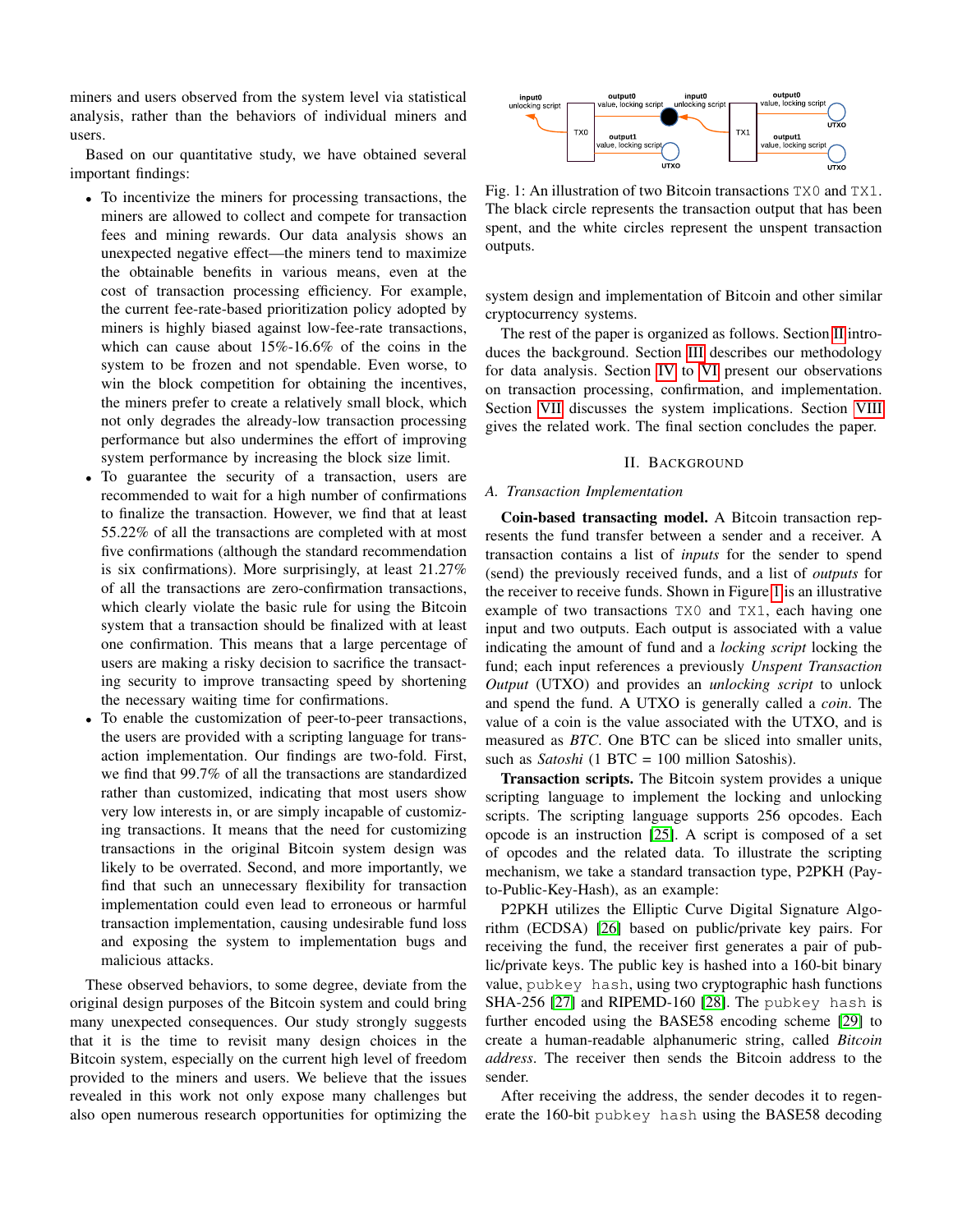scheme [\[29\]](#page-12-13). The sender embeds pubkey hash in the locking script to lock the fund as a coin. The locking script is as follows:

OP\_DUP OP\_HASH160 <pubkey hash> OP\_EQUALITY OP\_CHECKSIG

The above locking script requires the receiver to provide an unlocking script to unlock and spend the coin. The unlocking script contains two elements:

## <sig> <pubkey>

The provided public key  $\langle \text{pubkey} \rangle$  is valid only if its hash is equal to  $\langle \text{public} \rangle$  hash>. The provided signature  $\langle \text{side} \rangle$ is derived from the receiver's private key, and its validity can be verified by using the public key  $\langle \text{pubkey} \rangle$ . The unlocking script is valid only if both the public key and the signature are valid. When processing a transaction, the miners verify the validity of spending a coin based on the locking and unlocking scripts, which are combined and executed in a stacked-based manner [\[30\]](#page-12-14).

In addition to P2PKH, the Bitcoin system supports several other standard transactions [\[30\]](#page-12-14), such as P2PK, P2SH, OP Multisig, and OP RETURN. Users can also customize the implementation of transaction scripts.

Transaction fee. A transaction fee is the difference between the value of the coins being sent and the value of the coins being received, which is a reward to incentivize miners to process user transactions. In Figure [1,](#page-1-1) for example, the fee for TX1 is the difference between the value of output0 of TX0 and the sum of the value of output0 and output1 of TX1. A user can specify the fee for processing a transaction.

## <span id="page-2-1"></span>*B. Transaction Processing*

Miners are responsible for transaction processing: each miner runs a node to process transactions and maintain transaction records (i.e., the ledger).

The longest-chain protocol. The miners process and group transactions into blocks, which are stored in a distributed database, called *blockchain*. Blocks in the blockchain are organized as a singly linked list, each block (except the first one) containing the cryptographic hash of its previous block. Block conflicts happen when two blocks are linked to the same previous block within a short time period (1 minute). To address such conflicts, the Bitcoin system adopts the *longestchain* protocol. It temporarily reserves all the conflicting blocks, forming different branches, and the newly generated blocks can be added to any branch. Only the blocks of the longest branch are finally kept and the other blocks are dropped. Figure [2](#page-2-0) shows an illustrative example: a branch appears after Block 1 since both Block 2 and Block 2' are pointing to Block 1. In this example, if the chain of blocks  $0 \leftarrow 1$  $\leftarrow$  2'  $\leftarrow$  3 is finally the longest chain, Block 2 is dropped.

Incentives. To incentivize the miners, the system allows them to obtain incentives, which include the transaction fees and mining reward. The transaction fees are charged from user transactions, and the mining reward is endowed by the system, which is initially 50 BTCs and halved every 210,000 blocks. The miner who creates the block that is finally kept in the

<span id="page-2-0"></span>

Fig. 2: An illustration of block conflicts.

blockchain receives all the incentives, and the other miners get none. Since these incentives are of high economic values (1 Bitcoin equals about \$8,000 as of May 2019), the miners tend to optimize their mining strategy to maximize the received financial benefits, often disregarding the potential performance and security implications to the whole Bitcoin system.

#### <span id="page-2-2"></span>*C. Transaction Confirmation*

Double spending. When a block is dropped due to block conflicts, all the transactions included in the dropped blocks are reversed. This potentially results in a *double spending* problem. Let us consider a simple scenario:

At the time Block 1, a consumer purchases a product from a vendor and pays the fund to the vendor with a transaction TX spending a coin C. After observing that TX has been included in Block 2, the vendor confirms with the consumer that the fund is received and sends the product to the consumer. However, if a block conflict shown in Figure [2](#page-2-0) happens and Block 2 including TX is dropped, a double spending problem could happen. Since the transaction is revoked, the vendor loses the product without receiving the payment; the consumer gets the product without paying anything and can spend C again.

Besides accidental block conflicts, attackers may intentionally launch a block race for the purpose of dropping the blocks created by honest miners [\[7\]](#page-11-6), [\[8\]](#page-11-7), [\[9\]](#page-11-8), [\[31\]](#page-12-15), causing the related transactions to be reversed and exacerbates the double spending problem further.

The number of confirmations. To address this problem, the receiver has to wait for a certain number of *confirmations* before confirming with the sender that the fund has been received. A transaction initially has zero confirmation when submitted. After it is included in a block (e.g., Block 2'), it has one confirmation. Each time when a subsequent block is added to the longest chain containing Block 2', the number of confirmations of the transaction is incremented by one. In Figure [2,](#page-2-0) for example, the transactions in Block 1 have three confirmations while the transactions in Block 3 have only one confirmation.

Obviously, a block that has more subsequent blocks is more likely to be kept in the longest chain, thus demanding a high number of confirmations is effective to reduce the probability of a successful double spending attack. Based on the estimation given by Satoshi Nakamoto's white paper [\[1\]](#page-11-0), when the attacker has 10% of the hashrate of the system, increasing the number of confirmations from 1 to 6 can reduce the probability of double spending from 20.5% to 0.024%. However, since it takes about 10 minutes to generate a block on average in the Bitcoin system,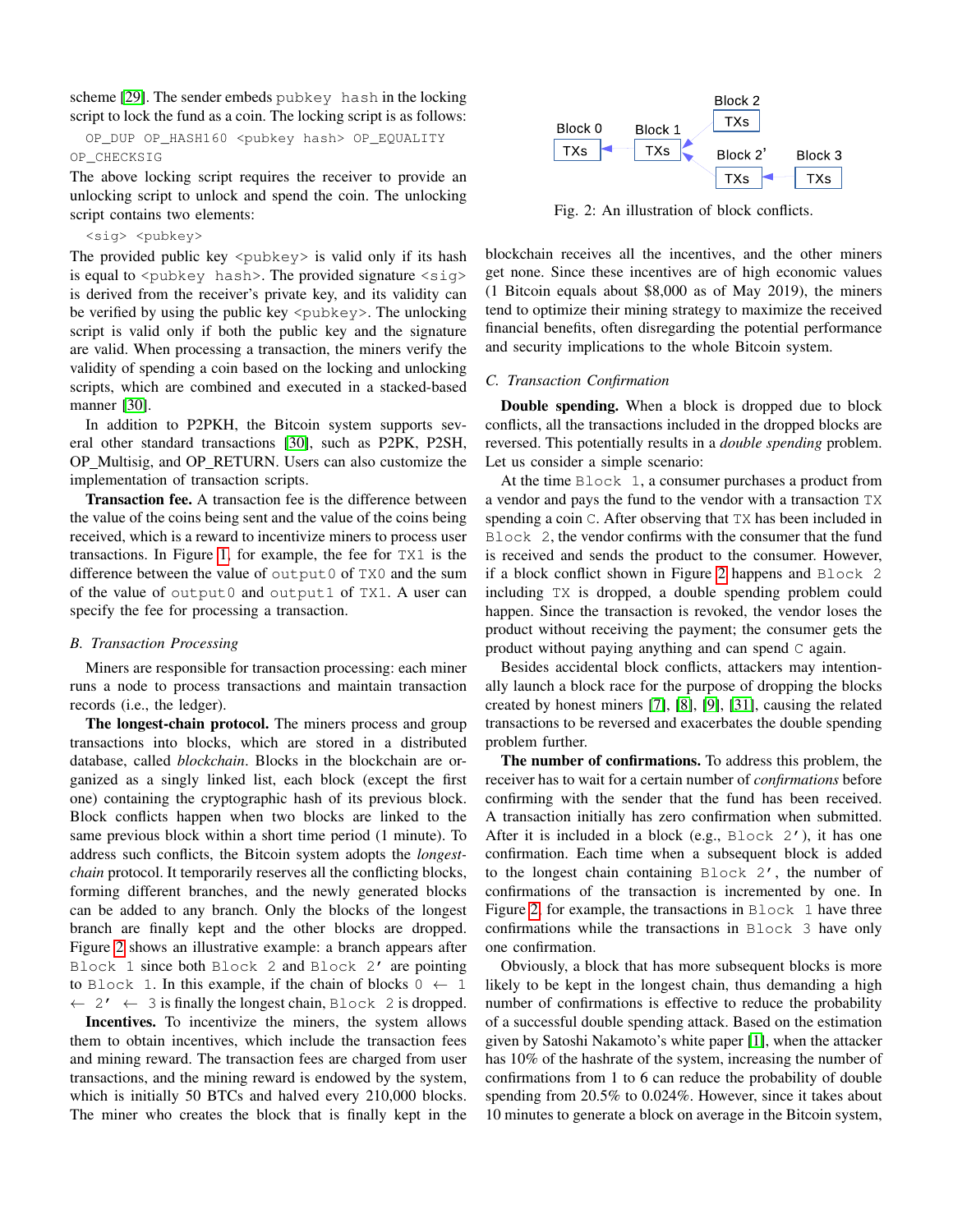a large number of confirmations requires a long waiting time for finalizing the transaction. As a rule of thumb, six-confirmation is commonly considered to be a standard choice (i.e., about 1 hour for completing a transaction).

## III. METHODOLOGY

# <span id="page-3-0"></span>*A. Data Collection and Processing*

Our analysis is based on the Bitcoin ledger data, which is publicly available. To retrieve the ledger data, a straightforward method is to run a full Bitcoin client and synchronize with its peers. The ledger data can also be downloaded from public websites [\[32\]](#page-12-16) and forums of the Bitcoin community [\[33\]](#page-12-17). As for data parsing, many Bitcoin clients [\[34\]](#page-12-18) and websites [\[17\]](#page-12-1), [\[35\]](#page-12-19), [\[36\]](#page-12-20) provide APIs for users to query transaction details. In this paper, we analyze the ledger which contains the transaction history from January 3rd, 2009 to April 30th, 2018, including 520,683 blocks and 313,586,424 transactions. For convenience, we use the APIs provided by blockchain.info [\[35\]](#page-12-19), [\[37\]](#page-12-21), which is one of the most popular public websites for providing data analysis of the Bitcoin ledger data. Besides the basic APIs provided by the website, we have also developed homemade tools to parse the ledger (e.g., decoding the transaction scripts) and conduct quantitative analysis.

# *B. Time Scale for Data Analysis*

To study the effect of the critical mechanisms of the Bitcoin system over time, an important issue is the time scale for analysis. In the Bitcoin ledger data, the only physical time information is the timestamps included in each block to indicate the block generation time in the UNIX format [\[38\]](#page-12-22). Due to clock drift or timestamp hacking [\[39\]](#page-12-23), the timestamps declared by miners may be inaccurate. The accepted timestamps are limited in a certain range, i.e., larger than the median timestamp of previous 11 blocks and smaller than the network-adjusted time plus two hours. Thus, a reported timestamp could deviate from the real block generation time for about two hours [\[40\]](#page-12-24). To offset the effects of such a time variance in our study, we take one month as the basic time unit for data analysis.

## IV. PROCESSING EFFICIENCY

<span id="page-3-1"></span>To incentivize the miners for processing transactions, the system allows the miners to collect the incentives, including transaction fees and mining rewards (see Section [II-B\)](#page-2-1). Our study reveals that the policy and strategy taken by the miners only focus on maximizing their benefits and can even degrade the already-low system performance. In this section, we present our findings on the observed behavior of miners.

## *A. Fee-rate-based Prioritization Policy*

Observation #1: The miners adopt a fee-rate-based policy to prioritize transaction processing, which is biased against low-fee-rate transactions and may freeze small-value coins and degrade processing performance.

Transaction fees are an important incentive provided by the Bitcoin system for miners to process transactions. Currently, the miners adopt a *fee-rate-based prioritization policy*: The *fee rate* of a transaction refers to the transaction fee per size unit (i.e., per Byte). The miners prioritize transaction processing based on fee rates rather than the absolute value of transaction fees, because the block size is limited. First choosing the transactions that pay a higher fee rate for processing allows the miners to collect a higher total amount of fees from generating a block, which maximizes their financial gains. Such a prioritization policy benefits the miners, but is *biased* against low-fee-rate transactions.

A low fee rate affects the chance of a transaction to be processed timely. Figure [3](#page-4-0) shows the 1st, 50th, and 99th percentiles of transaction fee rates (in Satoshis per Byte) from 2012 to 2018. Transactions in earlier years are not included here, because most of them are coinbase transactions with zero transaction fees. Since the miners prioritize transaction processing based on fee rates, the priority for a transaction to be processed is inversely proportional to the percentile of its fee rate among all the transactions. For example, if a transaction is only willing to pay a low fee rate (e.g., the bottom 1%), it is very likely to be processed behind 99% of the transactions. Figure [3](#page-4-0) shows that the transaction fee rates fluctuate over time. The top 1% pays over 100 times higher than the bottom 1%. In particular, the bottom 1% transaction fee rates have recently reduced to about 1 Satoshi per Byte, compared to over 45 Satoshis per Byte in 2017. This low rate is already close to the minimum fee rate (1 Satoshis per Byte) set by default at the release of Bitcoin Core 0.15 [\[41\]](#page-12-25). We also find that a few transactions paying lower than the minimum fee rate have still been processed. These transactions may have been created by a miner, or been processed by the miner who neglected to set the minimum fee rate.

A severe consequence of the fee-rate-based prioritization policy is that some small-value coins may be "frozen", i.e., never have a chance to be spent. This is because a coin may carry a small value that cannot pay off the transaction fee to spend itself. To understand such an effect, we create a simple model to determine the size of the transaction spending one coin, as follows.

Since a transaction contains a list of inputs and a list of outputs, we can model a transaction as  $x-y$ , in which x denotes the number of its inputs and y denotes the number of its outputs. From the perspective of coin generation and spending, the model  $x-y$  means that the transaction spends  $x$  coins and generates  $y$  coins (Figure [4](#page-4-0) shows the distribution of transactions using the  $x-y$  model). Based on the transaction model, we find by curve fitting that the transaction size (in Bytes) can be modeled with a two-dimensional linear function in terms of its number of inputs and outputs:  $f(x, y)$  =  $153.4 \times x + 34 \times y + 49.5$ , in which x denotes the number of the inputs, and  $y$  denotes the number of the outputs. The coefficient of determination of the curve fitting (i.e.,  $R^2$ ) is 0.91, which indicates that our model has a good fit. Since spending one coin is most likely to involve one input and at most three outputs (see percentages of transactions in models  $1-1$ ,  $1-2$ , and  $1-3$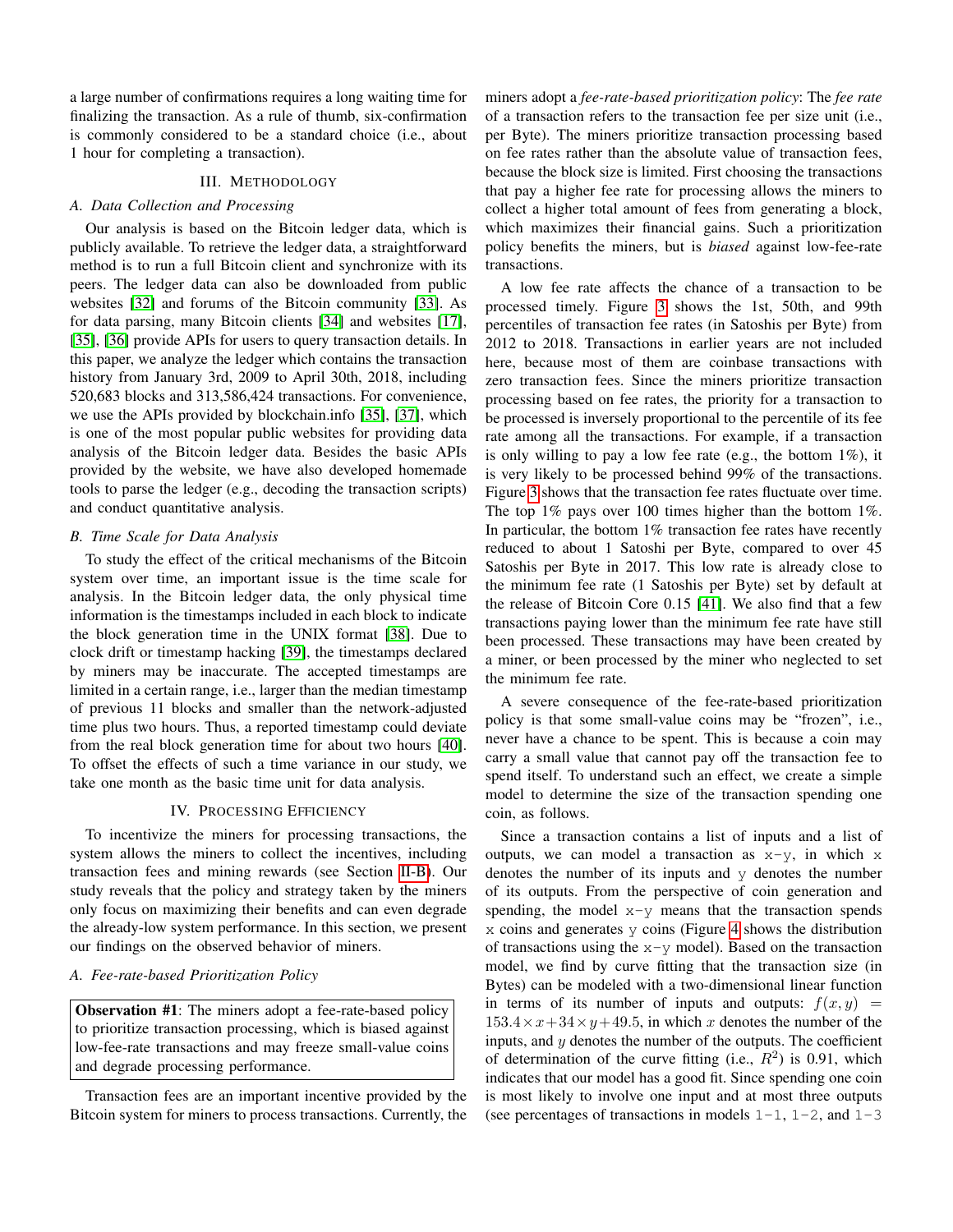<span id="page-4-1"></span><span id="page-4-0"></span>

<span id="page-4-2"></span>in Figure [4\)](#page-4-0), based on our transaction size model, the size of a transaction spending one coin is between 237 Bytes and 305 Bytes.

We further calculate the transaction fees for spending a coin by using the transaction fee rates as of April 2018, as shown in Figure [5.](#page-4-1) If using the minimum fee rate set by Bitcoin Core 0.15 [\[41\]](#page-12-25), i.e., 1 Satoshi per Byte, the corresponding transaction fee would be 237 to 305 Satoshis. In Figure [6,](#page-4-1)

we show the CDF of the values of coins. About 2.97% of the coins have a value less than 237 Satoshis, and 3.06% of the coin values are below 305 Satoshis. If using the 50th percentile (i.e., the median) of the fee rates, 9.35 Satoshis per Byte, as a reference, 15%-16.6% of the coins cannot afford the processing fee. It is worth noting that a competitive fee rate may be much higher than the median of the fee rates. For example, setting the fee rate to the 80th percentile of all the fee rates, i.e., 40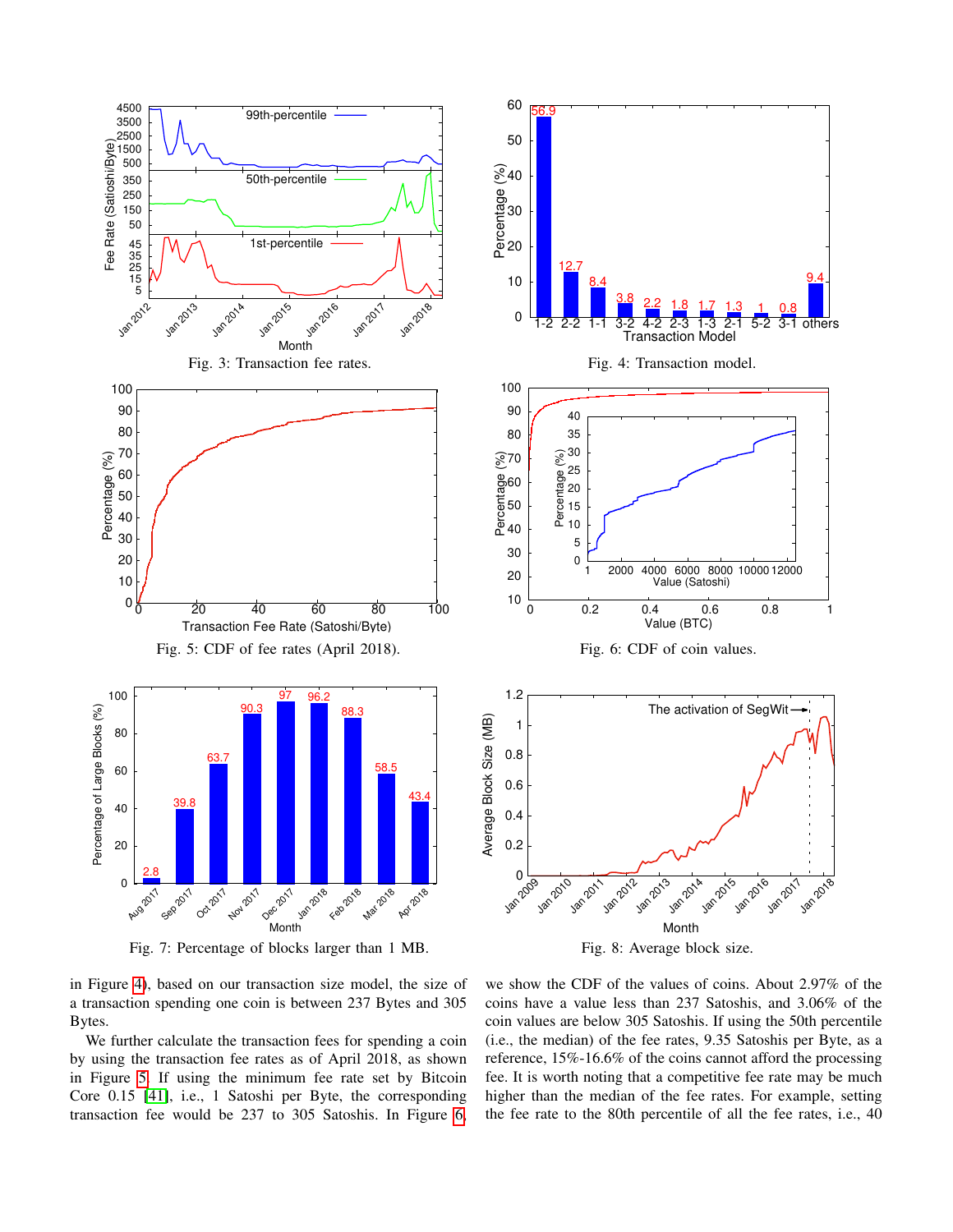Satoshis per Byte, can gain a processing priority higher than 80% of the transactions (see Figure [5\)](#page-4-1). However, 30%-35.8% coins cannot afford such a high fee, as shown in Figure [6.](#page-4-1)

In short, the current fee-rate-based prioritization policy taken by the miners is unfriendly to small-value coins, since they may even not afford the transaction fees for spending themselves. Even worse, a non-trivial portion of coins cannot afford the minimum fee rate. These coins, in effect, will be "frozen", either being not spendable or having to wait for an excessively long time to be processed. Another side effect of the frozen coins is that such coins are not spendable but still reside in the UTXO set (i.e., the database used in the Bitcoin system for coin management), which may slow down the database accesses and potentially reduce the transaction processing speed.

## *B. Competition-driven Packing Strategy*

Observation #2: To win the block competition for incentives, the miners prefer to group a relatively small number of transactions into a block, which further undermines the transaction processing speed.

In the Bitcoin system, a block is the basic unit for processing transactions. The miners verify and group the transactions into blocks and solve a cryptographic puzzle called *Proof-of-Work (PoW)* [\[1\]](#page-11-0) to gain the right of adding the block to the blockchain and obtaining the incentives.

The transaction processing speed is largely determined by two block-based system protocols: block generation rate and block size limit. Since the block generation rate is controlled to be 10 minutes per block on average by the system, the block size becomes a critical factor that determines the transaction processing performance of the system. Bitcoin Core [\[34\]](#page-12-18) explicitly set the block size limit to 1 MB in 2013.

To improve transaction processing performance of the system, a soft fork, SegWit (Segregated Witness), was activated on August 23rd, 2017. It separates the witness data (transaction signatures) from the block, which allows to bypass the 1 MB size limit and virtually enlarges the maximum block size to 4 MB [\[42\]](#page-12-26).

However, according to the transaction history, we find that increasing the block size limit does not necessarily increase actual block sizes. Shown in Figure [7](#page-4-2) is the percentage of the blocks larger than 1 MB in all blocks. Interestingly, in the first six months after the SegWit protocol was activated in August 2017, the ratio of large blocks increased from 2.8% to 97%; however, after reaching the peak, the ratio dropped in the following four months from 97% to 43.4%. Not as expected, the SegWit protocol did not increase the actual block size—the average block size dropped to 0.73 MB in April 2018, which is even lower than the average block size in July 2017 (0.88 MB) as shown in Figure [8,](#page-4-2) the month before the activation of the SegWit protocol.

That is because a large block size limit simply allows the miners to create a large block, but this is not mandatory. The miners can make free decisions whether to process transactions and how many transactions to be grouped in one block. Due to the longest-chain protocol, only the miners whose blocks are finally kept in the blockchain can obtain the incentives, while the others get none. Such a "winner-takes-all" rewarding mechanism drives the miners to take a strategy of generating a block quickly rather than organizing a large block each time. Since it takes a longer time to process more transactions and to broadcast a larger block over the network, generating a larger block comes with a higher risk of losing the competition for a miner to successfully merge the produced block into the main blockchain. From the miners' perspective, in order to win an edge in the competition, they tend to process less transactions and generate a smaller block quickly.

Therefore, the processing strategy taken by the miners are highly profit-driven, which not only degrades the already-low transaction processing performance, but also limits the efficacy of improving the transaction processing performance by setting a large block size limit.

# *C. Summary and Remarks*

The policy and strategy taken by miners reflect that the miners are rational and profit-driven. To maximize their economic gains, they prefer to process the transactions that pay the highest fee rates and tend to quickly organize a relatively small number of transactions into a block to win the competition. This is the basic rationale behind the success of the Bitcoin system, but as a peer-to-peer distributed system, it inevitably degrades the already-low system performance and may impede the evolution of the Bitcoin system towards being a more efficient system. This would also further lead to other issues. For example, if the Bitcoin system's transaction processing performance remains low, it would force the users to make risky decisions to trade security for speed, as we will see in Section [V.](#page-5-0)

## V. TRANSACTION CONFIRMATION

<span id="page-5-0"></span>Due to the longest-chain protocol, the latest several blocks added to the blockchain may be dropped, and the transactions included in those blocks may be reversed. To avoid the double spending problem, the Bitcoin system recommends users to finalize a transaction after waiting for a certain number of confirmations (see Section [II-C\)](#page-2-2). In this section, we estimate the number of transaction confirmations determined by users in practice, and present the related observations.

## *A. Estimation and Classification*

Since the number of confirmations to finalize a transaction is solely determined by the sender and receiver and is transparent to others, we cannot directly obtain the accurate number of confirmations by simply parsing the ledger data. To address this challenge, we propose a method to determine the maximum number of confirmations that a transaction could receive (i.e., the upper bound) based on the fact that a coin can only be spent after the transaction generating that coin has been confirmed and finalized. The methodology is described as below:

Assuming that a transaction generating n coins  $C_0$ ,  $C_1$ , ...,  $C_{n-1}$  of which m coins are spent, the transaction is included in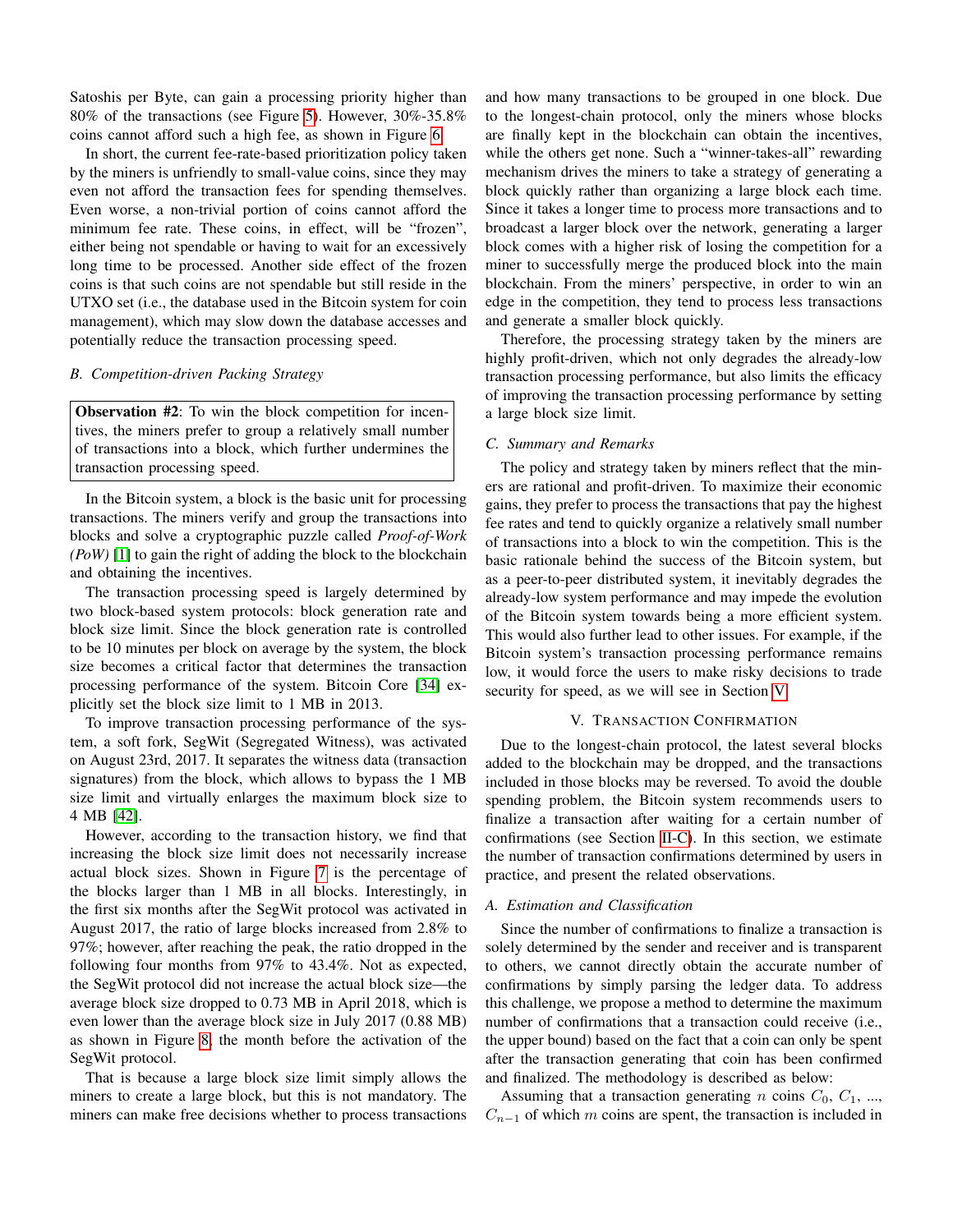<span id="page-6-1"></span>

Fig. 9: PDF of the estimated number of confirmations.

Block G, and the transactions spending the coins are included in Blocks  $B_0, B_1, ..., B_{m-1}$ , respectively, the earliest time that the receiver spends the coins is  $S = min(B_0, B_1, ..., B_{m-1}).$ Since the receiver can only spend the funds after confirming with the sender for receiving the funds, the latest time that the receiver confirms the completion of the transaction would be at Block S. Hence the maximum number of confirmations being possibly received is  $N_{conf} = S - G$ . A special case is that a block contains both the transactions generating and spending a coin. In this case,  $N_{conf} = 0$ , meaning that the receiver finalizes the transaction with zero confirmation. Such a zeroconfirmation transaction violates the basic rule for using the Bitcoin system that a transaction should be finalized with at least one confirmation. In reality, however, we have observed a non-trivial amount of zero-confirmation transactions (See Section [V-B\)](#page-6-0).

We should note that if all the coins generated by a transaction are not spent (i.e.,  $m = 0$ ), we cannot determine the upper bound of the number of received confirmations for the transaction. However, such transactions account for less than 1% of all the transactions we have analyzed.

Figure [9](#page-6-1) shows the Probability Density Function (PDF) of the estimated maximum number of confirmations that could be received (the upper bound), in which the probability is the ratio of the transactions receiving a certain estimated number of confirmations in all transactions. The PDF is heavy-tailed, following a negative exponential distribution. Obviously, the numbers of confirmations scatter in a wide range (from 0 to more than 0.4 million).

This PDF, to some extent, reflects the randomness of users' trading behaviors. In order to uncover meaningful information from the distribution, we classify the estimated number of transaction confirmations by dividing the range of the numbers into 10 levels based on two rules:

We first select the empirically critical numbers of confirmations as the boundary of several levels. For example, six is the standard number of confirmations. Some users may directly adopt the number of required confirmations (e.g., 1 or 3) set by

some Bitcoin wallets as the minimum number of confirmations. Some Bitcoin exchanges, such as Coinbase, require three confirmations [\[43\]](#page-12-27), and some Bitcoin merchants, such as BitPay, require at least one confirmation [\[44\]](#page-12-28).

We further estimate the waiting time caused by the required numbers of confirmations and divide the range of waiting time by using the traditional banking systems as a reference. For example, the international wire transfer generally takes about 3 days to 7 days. Considering that the average time for generating one block (i.e., the average time for waiting for one confirmation) is 10 minutes, such a range corresponds to 432 to 1,008 confirmations. Similarly, a domestic wire transfer can generally be completed within one day, corresponding to 144 confirmations. The rest of the range of the required confirmations is divided based on the waiting time in hours (i.e., 2 hours, 6 hours, and 12 hours).

It is worth noting that this classification is based on the estimated upper bound. It does not aim to make an accurate evaluation, but helps us uncover certain meaningful information that can reflect users' preferences on transacting security and efficiency, which will be discussed in the next section (See Section [V-B\)](#page-6-0).

## <span id="page-6-0"></span>*B. Distribution of Confirmation Levels*

Observation #3: The majority of the users set a small number of confirmations to accelerate the process of transaction finalization, and surprisingly, at least 21.27% of all the transactions are zero-confirmation transactions.

Based on our estimation and classification of the number of confirmations, we have several important findings. Table [I](#page-7-0) shows the ranges and percentages of different levels, and Figure [10](#page-7-1) shows the number of the transactions of different levels over time.

First, at least 55.22% of all the transactions are completed with at most five confirmations (from L0 to L2, see Table [I\)](#page-7-0). This means that although the recommended and standard setting is 6 confirmations, a large number of users still prefer to set a smaller confirmation number at the cost of transaction security.

Meanwhile, at least 86.2% of all the transactions (from L0 to L6) are completed within 144 confirmations and at least 94.7% of all the transactions (from L0 to L8) within 1,008 confirmations (see Table [I\)](#page-7-0). In traditional banking systems, the transaction waiting time for domestic wire transfer is about 1 day (144 confirmations) and for international wire transfer is 7 days (1,008 confirmations). This distribution means that most users do not want to wait for a longer time to complete the transaction on the Bitcoin system than on traditional banking systems, which may also explain why more than half of the transactions are completed with fewer confirmations being received than the standard setting.

A surprising finding is that at least 21.27% of all the transactions are *zero-confirmation* transactions (L0, see Table [I\)](#page-7-0). This violates the fundamental rule for trading on the Bitcoin system—at least one confirmation should be received to make sure that the transaction has been verified by the miners and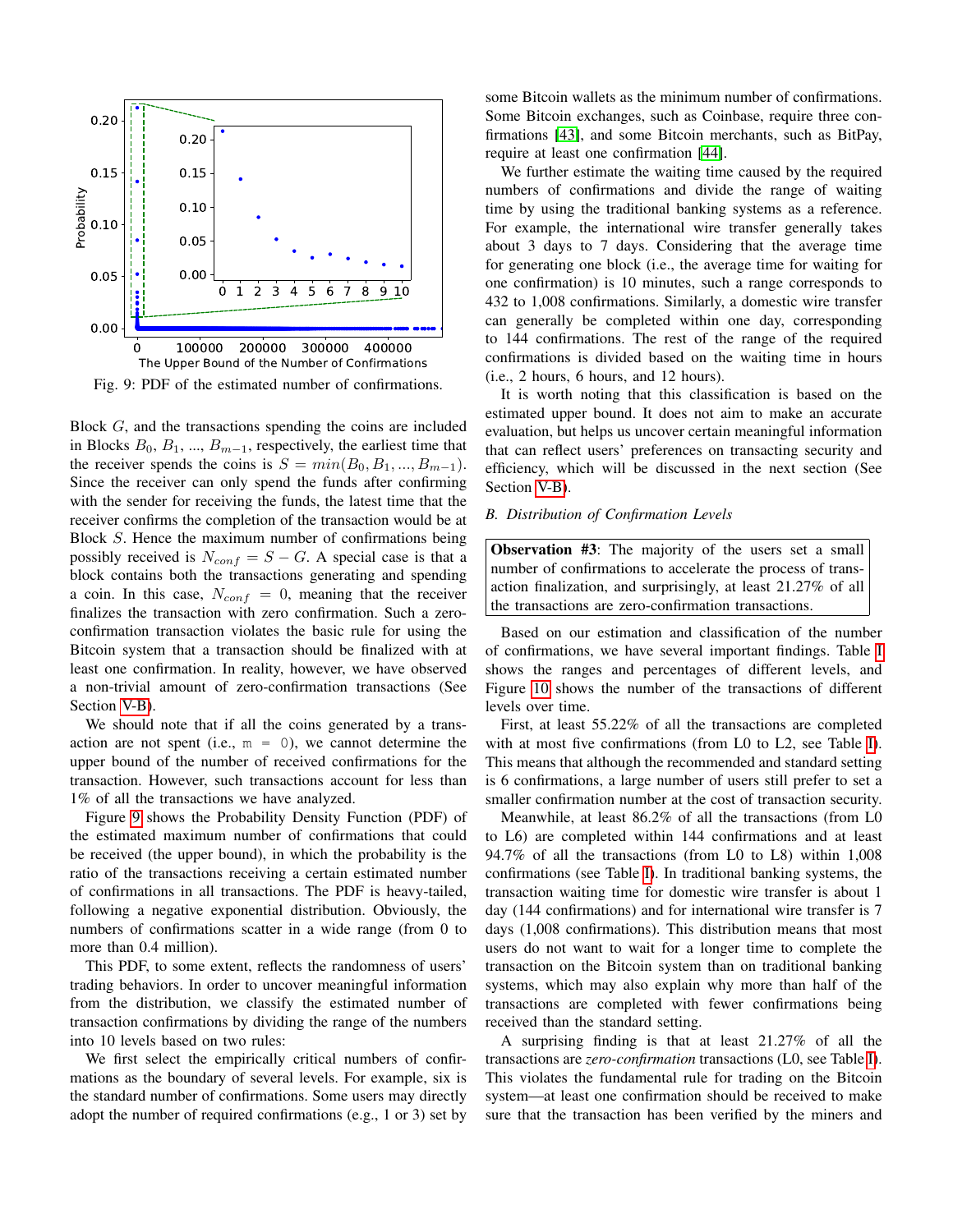<span id="page-7-1"></span><span id="page-7-0"></span>

| Level          | Confirmation<br>Num. Range | <b>Waiting Time</b>     | <b>Percentage</b><br>$(\%)$ |
|----------------|----------------------------|-------------------------|-----------------------------|
| L <sub>0</sub> | $\Omega$                   | $< 10$ min              | 21.27                       |
| L1             | [1, 2]                     | 10 min $\sim$ 30 min    | 22.68                       |
| L <sub>2</sub> | [3, 5]                     | 30 min $\sim$ 1 hour    | 11.27                       |
| L <sub>3</sub> | [6, 11]                    | 1 hour $\sim$ 2 hours   | 11.14                       |
| $L_{\rm A}$    | [12, 35]                   | 2 hours $\sim$ 6 hours  | 10.40                       |
| L <sub>5</sub> | [36, 71]                   | 6 hours $\sim$ 12 hours | 4.82                        |
| L6             | [72, 143]                  | 12 hours $\sim$ 1 day   | 4.60                        |
| L7             | [144, 431]                 | 1 day $\sim$ 3 days     | 5.35                        |
| L8             | [432, 1,007]               | 3 days $\sim$ 1 week    | 3.18                        |
| L9             | $[1,008, \sim)$            | $> 1$ week              | 5.29                        |

TABLE I: Classification of confirmation numbers.

<span id="page-7-2"></span>

Fig. 11: Percentage of zero-confirmation transactions.

written to the blockchain. Zero-confirmation transactions are not confirmed, being rather vulnerable to attacks.

We initially expected that the zero-confirmation transactions were carried out for transferring a small amount of funds, especially in the early years when the exchange rate between BTCs and USDs was low. However, as shown in Figure [10,](#page-7-1) though fluctuating over time, the number of zero-confirmation transactions (L0) remains high. We also investigate the value of the funds transferred with zero-confirmation transactions in BTCs and USDs, respectively (the realtime exchange rate between BTCs and USDs is cited from a popular website monitoring the BTC market [\[45\]](#page-12-29)). One may expect that such unsecure transactions are only used for transacting a small amount of funds. However, we find that the value of the transferred funds of a single transaction can be as high as 0.45 million BTCs or 334 million USDs. This is out of our expectation.

To understand the reason behind creating such high-risk transactions, we further investigate the Bitcoin addresses of the coins spent and generated in the zero-confirmation transactions. We find that about 36.7% of all the zero-confirmation transactions have at least one Bitcoin address used by both the spent coins and generated coins. This means that many



Fig. 10: Breakdown of transactions over time.

users might transfer funds between their own Bitcoin addresses. In this scenario, if the transactions are reversed, the users do not lose anything, and thus they do not concern about the transaction security. We note that such transactions account for 46% of the funds in BTCs or 61.1% in USDs in all the funds transferred by zero-confirmation transactions. A purpose of creating such transactions is to protect the funds by using different cryptographic keys and to help improve the transacting privacy. Since the funds are transferred between the addresses owned by the same user, the reversion of such transactions will not cause fund loss. Thus, it is not necessary to set a high number of confirmations in this case.

Another reason is that some zero-confirmation transactions are created in an unintentional or intentional manner. Some users are not familiar with the Bitcoin system and its confirmation mechanism and thus mistakenly carry out such highly vulnerable transactions. Figure [11](#page-7-2) shows the percentage of zeroconfirmation transactions over time. From the figure, we can observe that the percentage of zero-confirmation transactions can be very high in early years (e.g., 66.2% in November 2010 and 45.8% in August 2012), but has gradually decreased since 2015. This is largely consistent with our expectation that users gain more knowledge about the confirmation mechanism of the Bitcoin system over time, which contributes to the decrease of zero-confirmation transactions. Meanwhile, it is also possible that some other users can understand the confirmation mechanism, but they simply believe the double-spending attacks can rarely happen in practical scenarios and thus intentionally create zero-conformation transactions for the purpose of reducing the confirmation waiting time.

Finally, some zero-confirmations might be transactions generated to forge a false impression of the wide acceptance of Bitcoin in the market to the general public. In particular, we find that 8,1462 zero-confirmation transactions have the same addresses for the spent coins and the generated coins, indicating that the funds are transferred between the same addresses. These transactions are not sensible and cannot bring any benefits for regular users. They might be transactions created by Bitcoin proponents with investment interests (e.g., Bitcoin investors and gambling websites).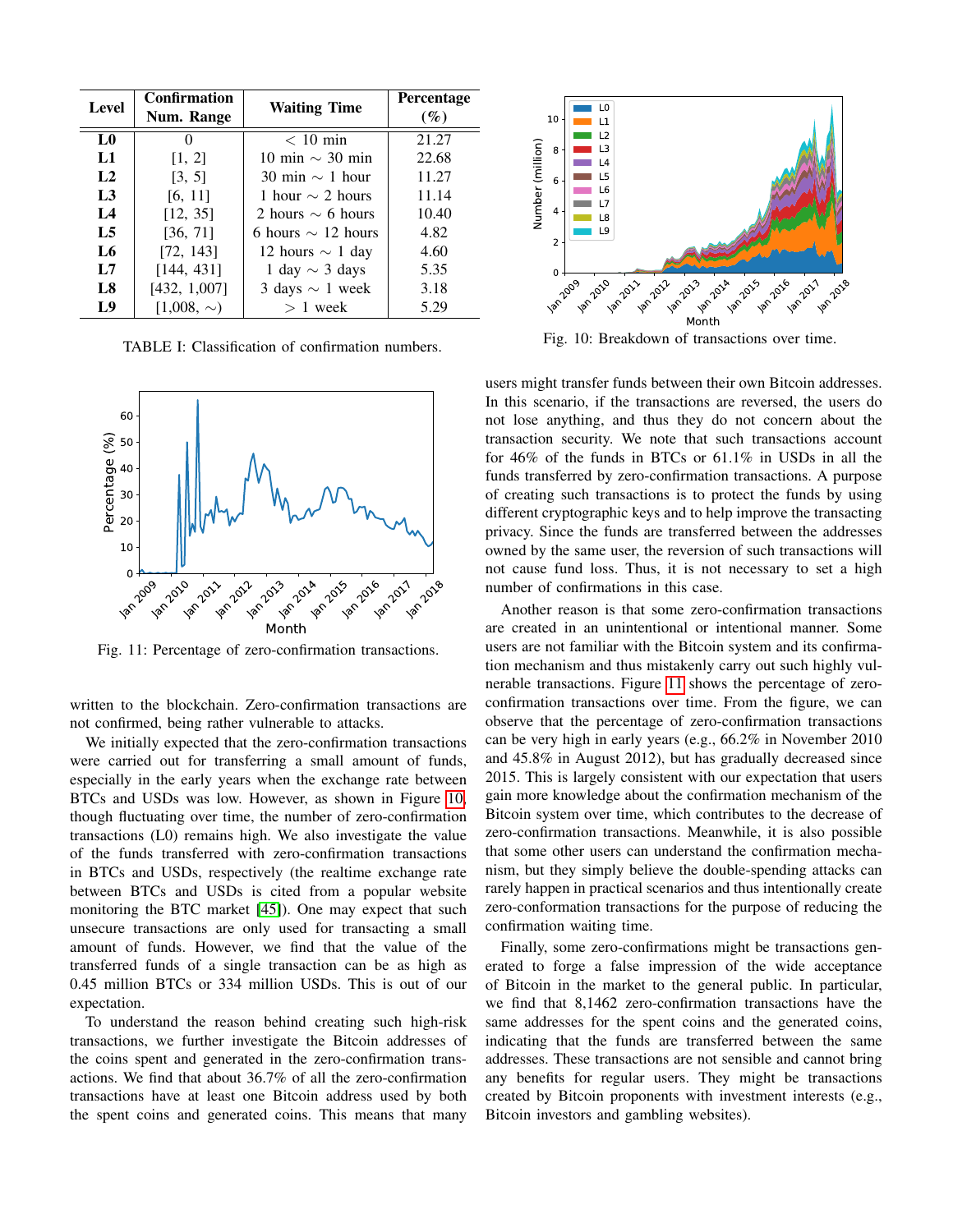<span id="page-8-1"></span>

| <b>Script Type</b> | <b>Number</b> | Percentage $(\% )$ |
|--------------------|---------------|--------------------|
| P <sub>2</sub> PK  | 1,581,435     | 0.185              |
| P <sub>2</sub> PKH | 732,721,201   | 85.82              |
| P <sub>2</sub> SH  | 111,151,759   | 13.02              |
| <b>OP_Multisig</b> | 576,205       | 0.067              |
| <b>OP RETURN</b>   | 5,234,468     | 0.613              |
| <b>Others</b>      | 2,519,011     | 0.295              |

TABLE II: Transaction script types.

#### *C. Summary and Remarks*

Based on our observations, although the Bitcoin system is a globally distributed electronic cash system supporting international fund transfer, many users still prefer to have the transaction completed in a short period of time. To reduce the time of waiting for transaction confirmations, many users choose to set a smaller number of required confirmations, which decreases the transaction completion time but sacrifices the transaction security. Such a trading behavior is based on trusting the miners, assuming that the miners are benign players. However, such an assumption is questionable, because the Bitcoin system allows any miner to join or leave the system at will. As the hashrate in the system has centralized to several largest mining pools (the first five largest mining pools have about 60% of all the hashrate of the system [\[46\]](#page-12-30)), blindly trusting the miners is a risky decision.

#### VI. IMPLEMENTATION FLEXIBILITY

<span id="page-8-0"></span>The Bitcoin system provides a scripting language to allow users to customize transaction implementations. In this section, we present our observations on how real-world Bitcoin users utilize the scripting language for implementing transactions and the potential risks behind such a highly flexible mechanism.

## *A. Distribution of Transaction Types*

Observation #4: About 99.71% of all the transactions are standard transactions, and the flexibility of customizing transactions is rarely utilized.

Bitcoin transactions are classified by the locking scripts in transaction outputs. In the ledger data that we have analyzed, there are 853,784,079 locking scripts. We decode these scripts and show the results in Table [II.](#page-8-1) The five standard transaction scripts, i.e., P2PK, P2PKH, P2SH, OP Multisig, and OP RETURN, account for 99.71% of all the transaction scripts.

P2PKH is the most popular transaction type, accounting for 85.82% of the transaction scripts. P2PK is similar to P2PKH, but it directly embeds the public key in the locking script. P2PK is used in the early stage of the Bitcoin system, but is currently obsolete.

Another popular transaction type, P2SH, accounts for 13.02% of the transaction scripts. P2SH offloads the responsibility of implementing verification methods from the sender to the receiver. The receiver is responsible for preparing a script for verification. The sender only has to specify the receiver in the locking script (by using the receiver's Bitcoin address). Due to such advantages, P2PH is becoming popular.

OP Multisig and OP RETURN are also standard transaction types, but are used for particular purposes. OP Multisig requires one or more signatures out of multiple public keys to improve fund security. OP RETURN allows users to store arbitrary data of limited length (initially 40 Bytes and currently 80 Bytes [\[18\]](#page-12-2)) in the locking script. These two types of transaction scripts account for about 0.68% of all the transaction scripts in total.

In addition to the standard transactions, we find only a small portion, about 0.295%, of transaction scripts are not in the five standard script types. The non-standard transactions are largely implemented manually by technology enthusiasts, Bitcoin software developers, or hackers.

Based on the distribution of transaction types, we can see that most Bitcoin transactions are standardized, despite that the highly customizable and flexible scripting interface is provided by the system. A main reason is that most users are non-experts. It is difficult for regular users to understand and compose the scripts correctly. Comparatively, it is more convenient to use Bitcoin wallets to execute transactions and manage their coins.

## *B. Erroneous and Harmful Transactions*

Observation #5: The flexibility of transaction customization exposes the system and users to erroneous, inappropriate, and even dangerous transactions, which can cause fund loss or even be harmful to the system.

In the transaction scripts that we have studied, we note that 252 scripts among the non-standard transaction scripts are erroneous. These scripts cannot be correctly decoded according to the defined scripting language [\[25\]](#page-12-9). This may be caused by implementation errors.

Some transactions can be correctly decoded, but are not implemented in a semantically proper manner. Most of these transactions involve OP RETURN transactions, OP Multisig transactions, and coinbase transactions. Here we discuss four main types of implementation errors in the transactions.

Erroneous value settings: OP RETURN scripts are expected to be associated with zero values, but 56,695 OP\_RETURN scripts are mistakenly associated with nonzero values. OP RETURN scripts allow users to store a small piece of arbitrary data and store it in the Bitcoin system. These scripts are not supposed to be associated with any value because these values are not spendable, meaning that associating nonzero values with the OP RETURN scripts is only a waste of money, without benefiting any miners or users.

Improper use of opcodes: OP\_Multisig scripts are used for multiple users to share the possession of a coin and are expected to require the signatures of multiple public keys. However, we find that 2,446 OP Multisig scripts involve only one public key. It is worth noting that these scripts are not grammatically wrong, but they are not used in a proper scenario. Such scripts have the same functionality as P2PK scripts, but have a larger size and thus need to pay a higher transaction fee [\[47\]](#page-12-31).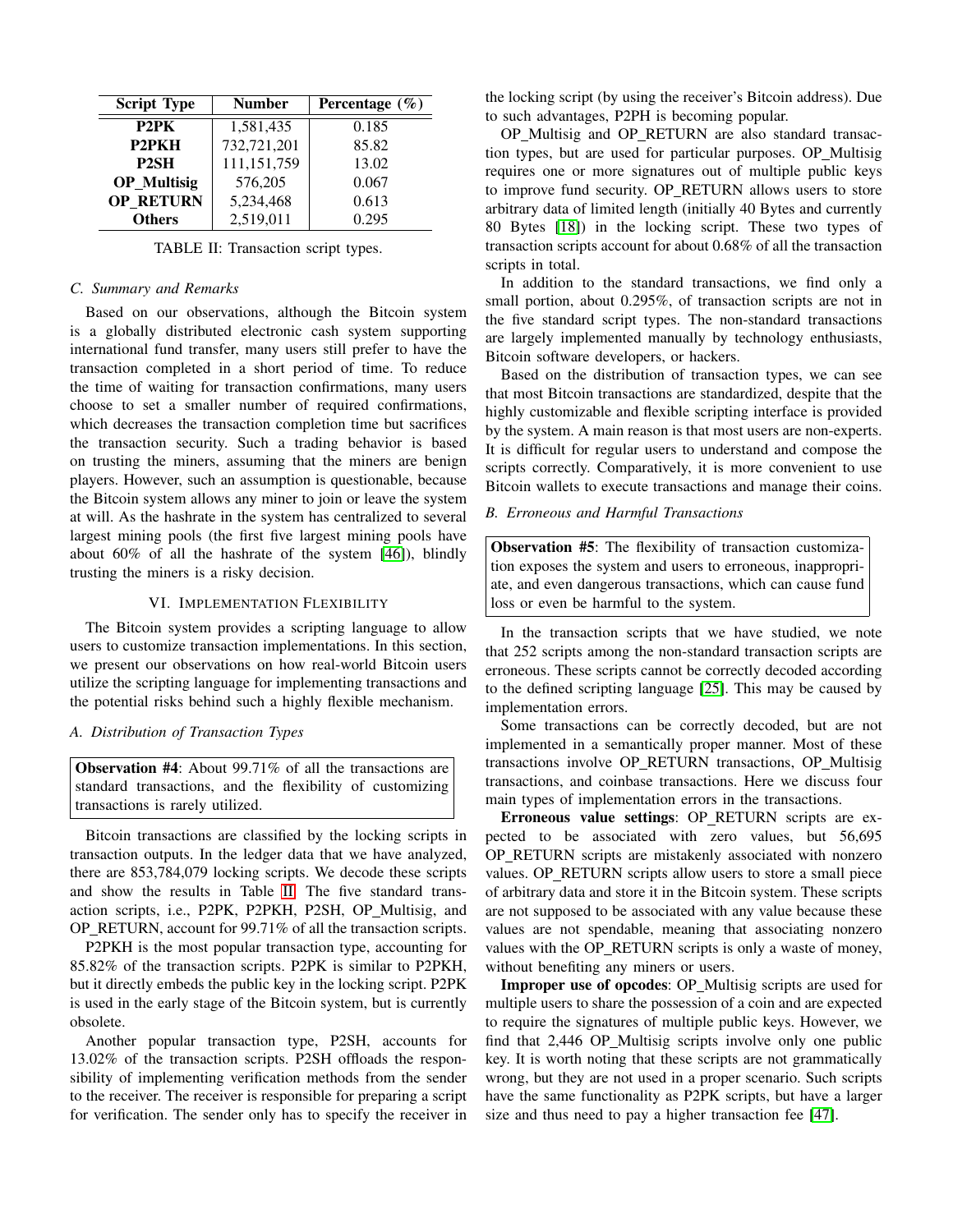Redundant opcodes: Three transaction scripts contain an unreasonably large number of opcodes. The Bitcoin system allows users to customize transactions, but this also opens opportunities for creating potentially harmful transactions. We find three "suspicious" transaction scripts. These scripts are similar to P2PKH scripts, but contain as many as 4,002 OP CHECKSIG opcodes. In contrast, normal P2PKH scripts have only one OP\_CHECKSIG. The OP\_CHECKSIG opcode is used for checking the validity of the transaction signature. It is not a sensible implementation to include multiple OP CHECKSIG in a P2PKH locking script to repeatedly verify the same signature. These three scripts containing thousands of OP CHECKSIG only waste the computing resources of the miners, being harmful to the system.

Wrong rewards settings: Two coinbase transactions are associated with wrong mining rewards. Coinbase transactions are created by miners to send the mining rewards to themselves. It is surprising that two coinbase transactions do not set correct mining rewards. Specifically, mining block 124,724 should receive 50 BTCs, but 49.99999999 BTCs is set in the coinbase transaction; mining block 501,726 should receive 12.5 BTCs, but 0 BTC is set in the coinbase transaction. Such errors cause fund loss to the miners, especially for the latter case. The date of mining block 501,726 is December 30th, 2017 and the price of 1 BTC was \$12,630 at that time [\[45\]](#page-12-29). The miner lost 12.5 BTCs due to this mistake, which is about \$157,875, a non-trivial amount.

The erroneous and harmful implementations of the transactions indicate that the flexibility of customizing transactions is provided to facilitate users, but may bring negative effects: for the users who do not have sufficient knowledge for transaction implementation, the erroneous and inappropriately implemented transactions would cause fund loss; for the malicious users, they may exploit the scripting language to make harmful transactions.

## *C. Summary and Remarks*

Our observations show that most users show low interests or capability of implementing customized transactions. Such an unnecessary flexibility may lead to undesirable consequences, e.g., erroneous and harmful transactions. Compared to the flexibility of implementing transactions, the convenience of implementing transaction is a more important concern for common users. In practice, Bitcoin wallets can automatically implement transactions based on the transacting information provided by users. However, such a choice offloads the responsibility of implementing transactions to Bitcoin wallets, making the security of transacting largely depend on Bitcoin wallets. Since many Bitcoin wallets are third-party applications provided by centralized services, heavily relying on Bitcoin wallets weakens the decentralization of Bitcoin services and creates security risks—implementation errors, such as bugs in the beta version of some Bitcoin wallets, can quickly spread and cause system-wide damage.

#### VII. DISCUSSIONS

<span id="page-9-0"></span>In previous sections, we have presented our observations on the behaviors of real-world miners and users. Our findings have reflected how these behaviors deviate from the original design purposes of the Bitcoin system. In this section, we discuss several prospective methods to optimize the design and implementation of future cryptocurrency systems.

#### *A. Bitcoin Variants*

Following Bitcoin, more than 2,000 Bitcoin-like cryptocurrencies have been released. These cryptocurrency systems deeply mimic the Bitcoin system and some are tuned to overcome some limitations of the original Bitcoin system. In particular, many systems increase the block size limit to increase transaction processing efficiency. In Table [III,](#page-10-0) we can see that most of the major forks of Bitcoin adopt an enlarged block size limit. A notable example is that Bitcion Cash [\[52\]](#page-12-32), [\[53\]](#page-12-33) increases the block size limit to 32 MB.

An assumption behind such forks is that a larger block size limit allows to process more transactions in a block and will lead to a higher transaction processing speed. However, according to our observations on Bitcoin, the miners prefer to organize small blocks to win the mining rewards regardless of the block size limit. Thus, such an assumption is intuitively true but practically invalid. Since the Bitcoin forks mostly inherit the same rewarding mechanism of Bitcoin, we can infer that some of our findings are also applicable to such systems. In other words, simply increasing the block size limit will not help incentivize miners to organize large blocks and consequently would not improve system performance. Our inference has been confirmed with observations on some of the Bitcoin forks. For example, though setting the block size limit to 32 MB, the reported average block size of Bitcoin Cash is much smaller than 1 MB [\[57\]](#page-12-34).

In addition to Bitcoin forks, some Bitcoin-like systems have also attempted to increase system performance by tuning system protocols. For example, Ethereum [\[58\]](#page-12-35) changes the structure of the blockchain from a singly linked list to a directed acyclic graph (DAG). This method keeps all the branches of the blockchain, and the miners who create the blocks that do not reside in the longest chain can still obtain certain rewards. This is effective to alleviate the block competition and improve system performance, but cannot address problems caused by the overly provided freedom of the miners, such as the frozen coin problem, because these methods do not essentially change the right of the miners to pick transactions, and the users still do not have the right to evaluate and control the quality of the services provided by the miners.

#### *B. Next-generation Blockchain Systems*

To overcome the limitations of the Bitcoin-like systems, especially for the purpose of utilizing the blockchain technology in scenarios other than cryptocurrencies, simply changing system parameters is not enough. We need to fundamentally reconsider the roles of miners and users for improving system performance and scalability. Based on our findings, we discuss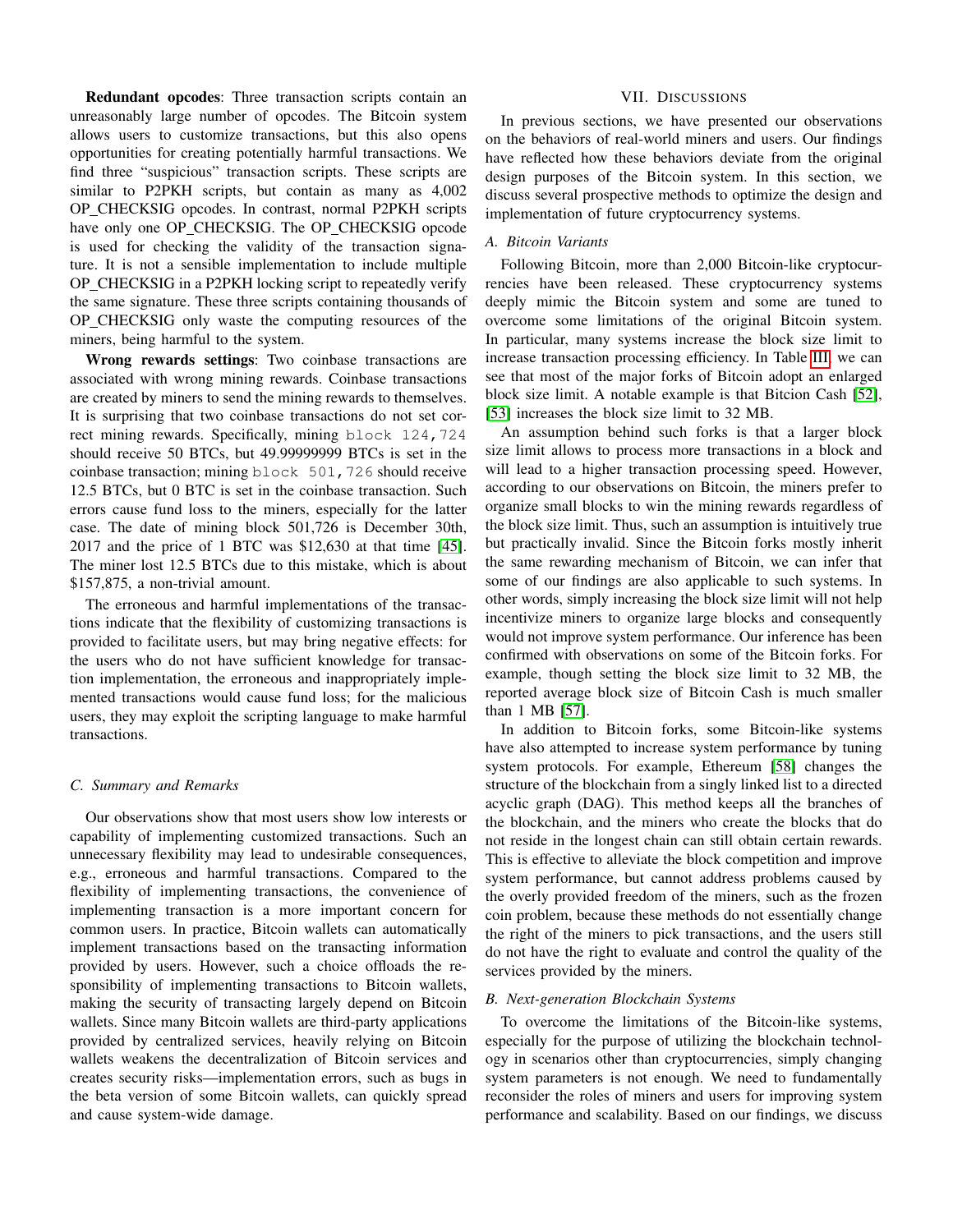<span id="page-10-0"></span>

| Year | <b>Project Name</b>     | <b>Fork Type</b>    | <b>Block Size Limit</b>                 | <b>Current Status</b> |
|------|-------------------------|---------------------|-----------------------------------------|-----------------------|
| 2009 | Bitcoin [1]             | The original system | initially no explicit limit, later 1 MB | Active                |
| 2014 | Bitcoin XT [48]         | Hard fork           | 8 MB (doubling every two years)         | Inactive              |
| 2016 | Bitcoin Classic [49]    | Hard fork           | 2 MB (this value can be customized)     | Inactive              |
| 2016 | Bitcoin Unlimited [50]  | Hard fork           | 16 MB (the value can be customized)     | Inactive              |
| 2017 | SegWit $[51]$           | Soft fork           | virtually 4 MB                          | Active                |
| 2017 | Bitcoin Cash [52], [53] | Hard fork           | initially 8 MB, currently 32 MB         | Active                |
| 2017 | Bitcoin Gold [54]       | Hard fork           | 1 MB                                    | Active                |
| 2017 | SegWit2x $[55]$         | Hark fork           | 2 MB                                    | Cancelled             |
| 2018 | Bitcoin Private [56]    | Hark fork           | 2 MB                                    | Active                |

TABLE III: The history of the Bitcoin system and its major forks. This table lists the major forks of the Bitcoin system. A hard fork is a new version of the system, which changes the rules of the original system and requires all participating nodes to upgrade and agree on the new rules. A soft fork is a backward compatible modification to system protocols, in which the upgraded nodes follow the new rules and the non-upgraded nodes continue to follow old rules. This table shows that increasing the block size limit is an important factor in Bitcoin forks for improving transaction processing efficiency.

two possible directions that the next-generation blockchain systems could evolve.

Evolution Direction 1: User-determined rewarding mechanism. With the current rewarding mechanism, the policy and strategy taken by miners could degrade system performance. The root cause for such a phenomenon is that the incentive that motivates the miners to process a transaction comes from the system by solving a cryptographic puzzle (i.e., PoW [\[1\]](#page-11-0)), rather than the feedback of users.

In order to incentivize miners to process transactions in a user-oriented manner, we need to change the role of users in the system: the users should not only "use" the Bitcoin system; they should have certain capability to determine which miners can process transactions and gain the incentives. For example, the users can rank a miner based on its processing history. The miners who only process high fee-rate transactions and create small blocks will be given a low ranking and voted out of work. This can effectively restrict the freedom of the miners for addressing the frozen coin problem (see Section [IV\)](#page-3-1) and improving performance. By using such a user-determined rewarding mechanism, the users can have ability to evaluate and control the quality of Bitcoin services.

In practice, the user-determined rewarding mechanism should not be as simple as some online review systems, e.g., Amazon Marketplace. We may need additional mechanisms to prevent users from abusing their rights and to differentiate the weights of different users' votes. For example, in some protocols that aim to address the limitations of Bitcoin, such as *Delegated Proof of Stake (DPoS)* [\[59\]](#page-12-43), the voting power of a user is proportional to the number of coins that are held by the user. The rationale behind it is that the users who own more coins have more interest in maintaining the entire system efficient and stable. Although how to create an efficient and secure voting system still deserves further study, we believe that the emerging DPoS-like protocols have reflected the evolution direction towards limiting the freedom of miners and giving more rights to users.

Evolution Direction 2: Limiting the overly provided flexibility. Considering Bitcoin is mostly used for fund transfer, its main usage is to support a limited number of standard transaction types. To avoid implementation errors and scripting attacks, we can define strict scripting grammars by putting necessary constraints to the overly provided flexibility of customizing transactions. Meanwhile, the miners should also take responsibility for grammar checking. Together with the above-mentioned user-determined incentivizing mechanism, the miners that do not correctly report implementation errors can be given a low credit and have less opportunities to process transactions and obtain the incentives.

Moving towards the next-generation blockchain systems, some new protocols for decentralized systems (e.g., DPoS [\[59\]](#page-12-43)) have been proposed. DPoS fundamentally changes the underlying protocols of Bitcoin-like systems (e.g., PoW-like protocols) and allows users to evaluate and select miners. This adjustment of the provided freedom in the system would encourage the miners to provide more user-centered services. Due to its potential advantages, DPoS has been adopted by some blockchain systems (e.g., EOS [\[60\]](#page-12-44), BitShares [\[61\]](#page-12-45), Lisk [\[62\]](#page-12-46)). Facebook's recently announced digital currency, Libra, also adopts a protocol sharing some similarities with DPoS in terms of limiting the freedom of validators [\[63\]](#page-12-47). Our findings indicate that the DPoS-like protocols that give more rights to users and constraint the freedom of miners might be promising in the future.

#### *C. Other System Implications*

In addition to changing the protocols and rules of the Bitcoin system, our observations also provide guidance for optimizing system implementation. For example, we find that due to the fee-rate-based prioritization policy, small-value coins may be "frozen". This effect may degrade the performance of the coin database (i.e., LevelDB [\[64\]](#page-12-48) in the current implementation). To improve the performance of the database, we can design a value-aware optimization. For example, the records of smallvalue coins can be given a low caching priority and stored in low-performance storage devices. This method can separate active coins from frozen coins and is thus helpful to improve the access efficiency of the database.

Another optimization is to reduce the possibility of generating small-value coins with better coin selection algorithm used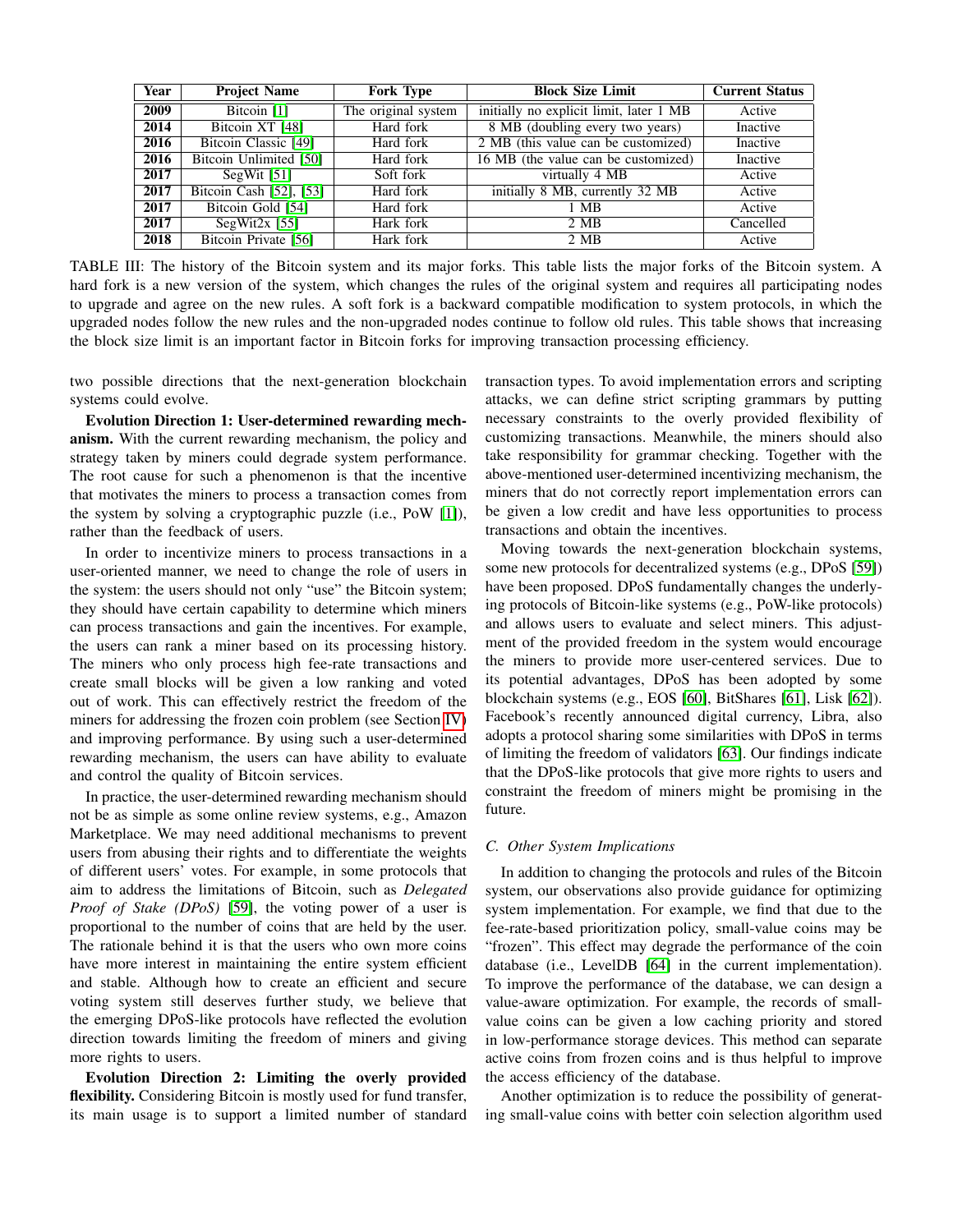by Bitcoin clients or wallets. When selecting the coins to pay the target fund (the transfer amount plus the transaction fee), *Bitcoin Core* [\[34\]](#page-12-18) always attempts to select the coins that have the smallest value to satisfy (be equal to or larger than) the target [\[65\]](#page-12-49). Such a coin selection algorithm helps minimize the number of change coins (to receive the difference between the value of the coins and the target), but may generate many small-value coins. Our finding suggests that the coin selection algorithm should be optimized to avoid generating small-value coins.

## VIII. RELATED WORK

<span id="page-11-15"></span>In this section, we present the prior works that are most related to our work. Many of prior studies focus on investigating the Bitcoin system and its variants in terms of performance, scalability, and security, based on theoretical models of the underlying blockchain protocols. Many of these prior studies aim to improve the Bitcoin system by adjusting critical protocol parameters [\[3\]](#page-11-2), [\[4\]](#page-11-3), [\[5\]](#page-11-4), optimizing system implementation [\[6\]](#page-11-5) or proposing new system protocols [\[66\]](#page-12-50). Another focus is to investigate potential attacks on the Bitcoin system, such as double spending attacks [\[7\]](#page-11-6), selfish mining attacks [\[8\]](#page-11-7), [\[9\]](#page-11-8), [\[31\]](#page-12-15), and eclipse attacks [\[10\]](#page-11-9). Unlike these prior works, our study focuses on studying the real-world behaviors of miners and users in the Bitcoin system, by quantitatively analyzing the publicly shared ledger data.

Our work is also related to prior studies on the ledger data. Transaction graphs [\[67\]](#page-12-51), [\[68\]](#page-12-52), [\[69\]](#page-12-53), [\[70\]](#page-12-54) have been widely used to investigate user activities, such as linking Bitcoin addresses to users, and speculating the relations between different users. These studies investigate the user behaviors mostly from the perspective of privacy and anonymity. In particular, Ron and Shamir conducted a quantitative analysis of the ledger data in early years, which primarily focuses on studying how users move their funds between different accounts to protect transacting privacy [\[69\]](#page-12-53). By contrast, our work focuses on investigating the behaviors regarding how miners and users take advantage of the provided freedom to achieve their own interests in practice. Our study provides the first-hand observations and insights on the behaviors of miners and users, which also make our work different from the public websites or technical reports that simply present the statistical data (e.g., [\[57\]](#page-12-34), [\[17\]](#page-12-1), [\[18\]](#page-12-2), [\[19\]](#page-12-3), [\[20\]](#page-12-4), [\[21\]](#page-12-5)).

Some other works study the particular use of the Bitcoin system, such as using blockchain to store arbitrary data. These works study the metadata of OP\_RETURN transactions [\[18\]](#page-12-2), the methods of inserting data on the Bitcoin blockchain [\[20\]](#page-12-4), and the content of the data stored on the current Bitcoin blockchain [\[21\]](#page-12-5). We focus on studying the behaviors and practical concerns of miners and users. Our work is also orthogonal to prior works that design tools for analyzing the ledger data [\[71\]](#page-12-55), [\[47\]](#page-12-31) or use the ledger data to predict Bitcoin price [\[72\]](#page-12-56).

In addition to academic research, the blockchain technology, which is originated from the Bitcoin system, has also been utilized in industrial products to provide peer-to-peer services. These blockchain based systems [\[12\]](#page-11-11), [\[13\]](#page-11-12), [\[14\]](#page-11-13), [\[15\]](#page-11-14) and applications [\[73\]](#page-12-57), [\[74\]](#page-12-58), [\[16\]](#page-12-0) more or less inherit certain properties of the Bitcoin system. Our study is also valuable and can provide guidance to understand the user behaviors of these systems and applications.

# IX. CONCLUSION

The Bitcoin system enables trusted transactions based on its underlying blockchain technology. It provides a high degree of freedom to both miners and users for achieving decentralized trust. To investigate the behaviors of miners and users, we have analyzed the Bitcoin transaction history of more than nine years. Our study has revealed how the miners and users use the Bitcoin system in real-world deployment, which reflects the gap between system design and user concern. We believe that our study can not only help us clarify the behaviors of Bitcoin miners and users, but also bring many useful insights for future system design and optimization.

## ACKNOWLEDGEMENTS

We thank the anonymous reviewers for their valuable feedback and insightful comments. This work was partially supported by the U.S. National Science Foundation under Grants CCF-1453705, CCF-1629291, and CCF-1910958.

#### **REFERENCES**

- <span id="page-11-0"></span>[1] S. Nakamoto, "Bitcoin: A Peer-to-Peer Electronic Cash System." [https:](https://bitcoin.org/bitcoin.pdf) [//bitcoin.org/bitcoin.pdf.](https://bitcoin.org/bitcoin.pdf)
- <span id="page-11-1"></span>[2] CoinMarketCap, "All Cryptocurrencies." [https://coinmarketcap.com/all/](https://coinmarketcap.com/all/views/all/) [views/all/.](https://coinmarketcap.com/all/views/all/)
- <span id="page-11-2"></span>[3] K. Croman, C. Decker, I. Eyal, A. E. Gencer, A. Juels, A. Kosba, A. Miller, P. Saxena, E. Shi, E. G. Sirer, *et al.*, "On Scaling Decentralized Blockchains," in *Proceedings of the 20th International Conference on Financial Cryptography and Data Security (FC '16)*, pp. 106–125, Springer, 2016.
- <span id="page-11-3"></span>[4] A. Gervais, G. O. Karame, K. Wüst, V. Glykantzis, H. Ritzdorf, and S. Capkun, "On the Security and Performance of Proof of Work Blockchains," in *Proceedings of the 2016 ACM SIGSAC Conference on Computer and Communications Security (CCS '16)*, pp. 3–16, ACM, 2016.
- <span id="page-11-4"></span>[5] S. Kasahara and J. Kawahara, "Effect of Bitcoin Fee on Transactionconfirmation Process," *arXiv preprint arXiv:1604.00103*, 2016.
- <span id="page-11-5"></span>[6] Y. Sompolinsky and A. Zohar, "Accelerating Bitcoin's Transaction Processing," *Fast Money Grows on Trees, Not Chains*, 2013.
- <span id="page-11-6"></span>[7] M. Rosenfeld, "Analysis of Hashrate-based Double Spending," *arXiv preprint arXiv:1402.2009*, 2014.
- <span id="page-11-7"></span>[8] I. Eyal and E. G. Sirer, "Majority is Not Enough: Bitcoin Mining is Vulnerable," in *Proceedings of the 18th International Conference on Financial Cryptography and Data Security (FC '14)*, pp. 436–454, Springer, 2014.
- <span id="page-11-8"></span>[9] A. Sapirshtein, Y. Sompolinsky, and A. Zohar, "Optimal Selfish Mining Strategies in Bitcoin," in *Proceedings of the 20th International Conference on Financial Cryptography and Data Security (FC '16)*, pp. 515– 532, Springer, 2016.
- <span id="page-11-9"></span>[10] E. Heilman, A. Kendler, A. Zohar, and S. Goldberg, "Eclipse Attacks on Bitcoin's Peer-to-Peer Network," in *Proceedings of the 24th USENIX Security Symposium (USENIX Security '15)*, pp. 129–144, 2015.
- <span id="page-11-10"></span>[11] L. Luu, J. Teutsch, R. Kulkarni, and P. Saxena, "Demystifying Incentives in the Consensus Computer," in *Proceedings of the 22nd ACM SIGSAC Conference on Computer and Communications Security (CCS '15)*, pp. 706–719, ACM, 2015.
- <span id="page-11-11"></span>[12] Ethereum. [https://www.ethereum.org/.](https://www.ethereum.org/)
- <span id="page-11-12"></span>[13] Hperledger, "Hyperledger Fabric." [https://www.hyperledger.org/projects/](https://www.hyperledger.org/projects/fabric) [fabric.](https://www.hyperledger.org/projects/fabric)
- <span id="page-11-13"></span>[14] Parity. [https://www.parity.io/.](https://www.parity.io/)
- <span id="page-11-14"></span>[15] Corda. [https://www.corda.net/.](https://www.corda.net/)